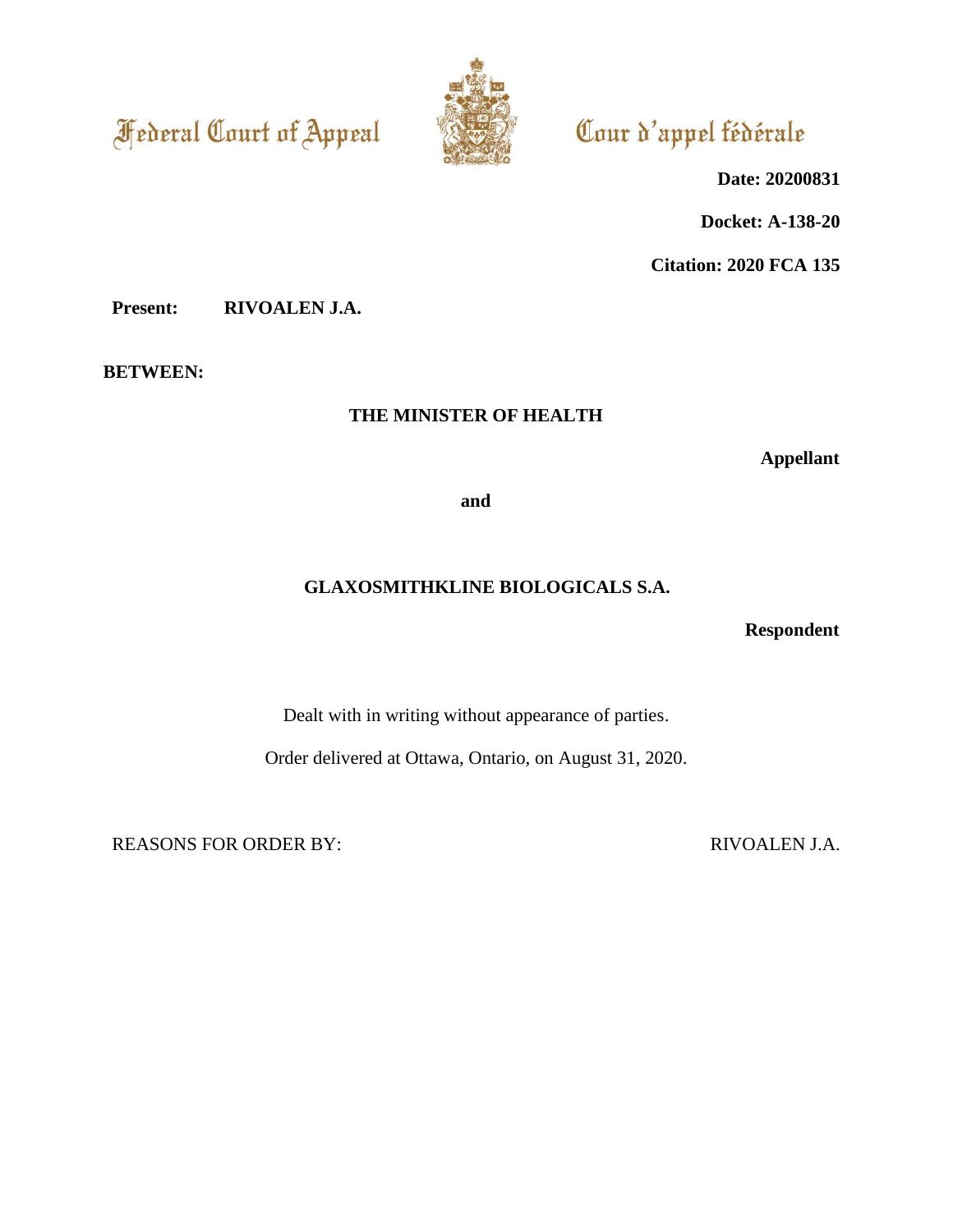**Federal Court of Appeal** 



# Cour d'appel fédérale

**Date: 20200831**

**Docket: A-138-20**

**Citation: 2020 FCA 135**

**Present: RIVOALEN J.A.**

**BETWEEN:**

# **THE MINISTER OF HEALTH**

**Appellant**

**and**

# **GLAXOSMITHKLINE BIOLOGICALS S.A.**

**Respondent**

## **REASONS FOR ORDER**

# **RIVOALEN J.A.**

I. Introduction

[1] The Minister of Health (the appellant or the Minister) moves for a stay of the judgment of the Federal Court issued on April 7, 2020 (per Justice Barnes) (2020 FC 397) until this Court determines the appeal.

[2] It is useful to provide some background to these reasons.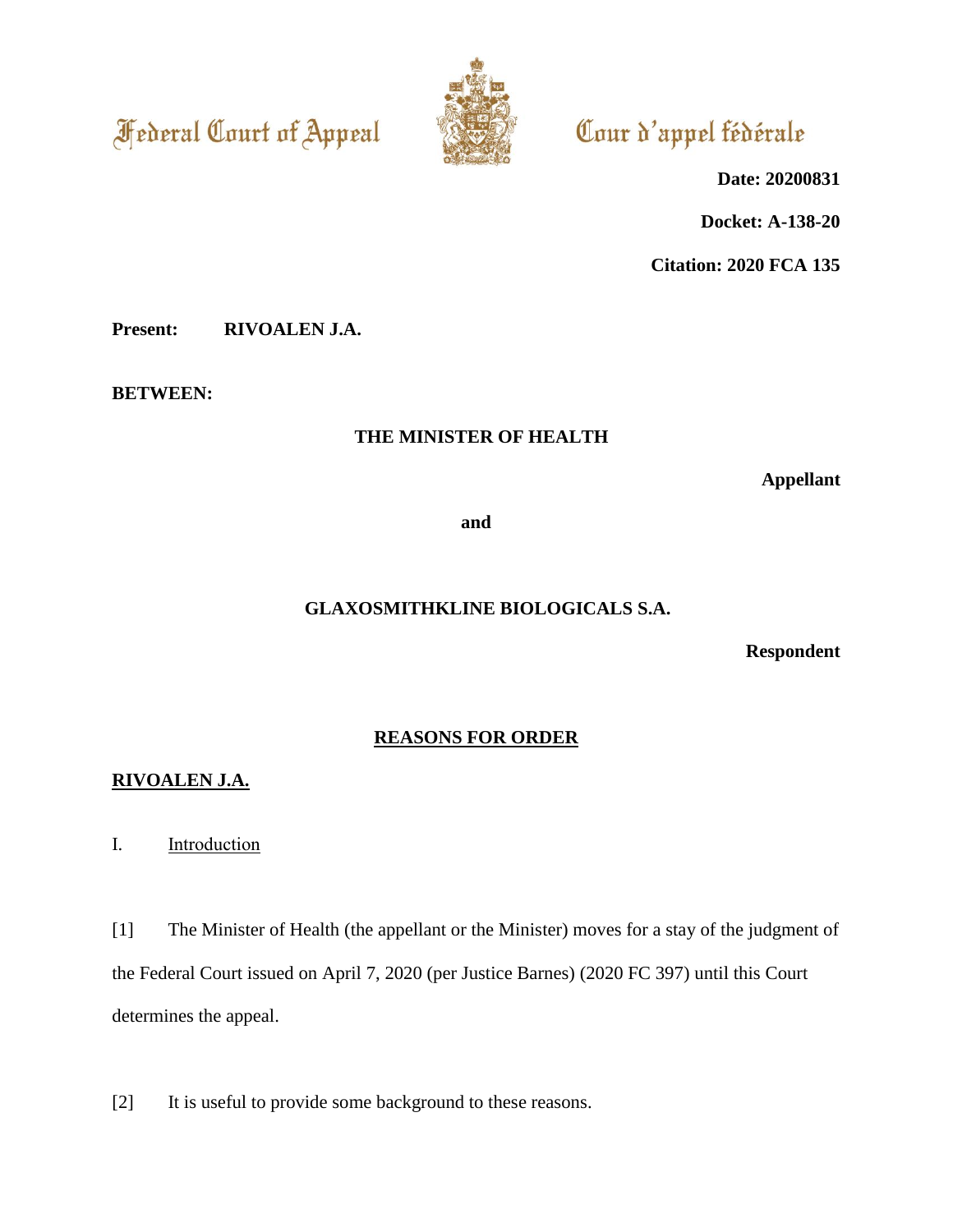[3] The respondent is the owner of Canadian Patent No. 2,600,905 (the ʿ905 Patent). It seeks a Certificate of Supplementary Protection (CSP) under Canada's CSP regime for its shingles vaccine SHINGRIX and the ʿ905 Patent. The CSP regime encompasses sections 104 to 134 of the *Patent Act*, R.S.C. 1985, c. P-4 and the *Certificate of Supplementary Protection Regulations*, S.O.R./2017-165. The origins of Canada's CSP regime lie in Chapter 20 of the *Canada-European Union Comprehensive Economic and Trade Agreement* (CETA) dealing with supplementary patent-like protection for certain eligible pharmaceutical patents.

[4] A CSP provides pharmaceutical patentees, like the respondent, with an additional period of "patent-like rights" capped at two years. The intent in allowing an additional two years is to compensate for the patent term lost during the research and regulatory approval of new drugs.

[5] The ʿ905 Patent will expire on March 1, 2026. The respondent applied to the Minister for a CSP to extend the expiration date of the ʿ905 Patent and the drug SHINGRIX to March 1, 2028. The Minister, by letter dated August 3, 2018, refused to issue the CSP.

[6] This motion and the substantive appeal arise in the context of the respondent's judicial review application of the Minister's decision of August 3, 2018, denying the CSP.

[7] The Federal Court allowed the respondent's judicial review application but did not order the issuance of the CSP. The Federal Court ordered that the matter be redetermined by the Minister on the merits and in accordance with its reasons. The Federal Court found that this was not an appropriate case to direct the Minister to issue a CSP to the respondent. The Federal Court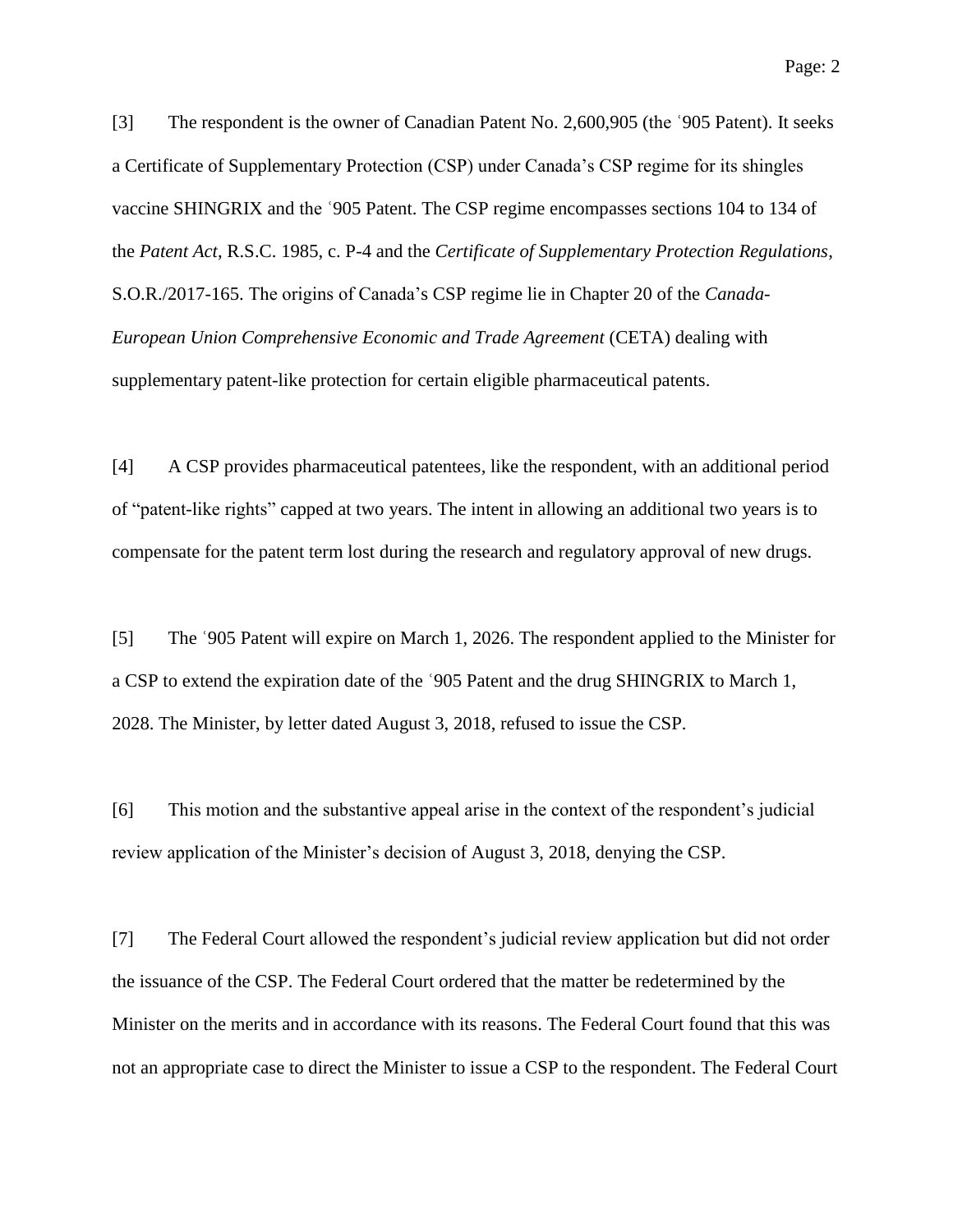set aside the Minister's decision as unreasonable because it failed to take appropriate account of Canada's CETA commitments and the full scope and purposes of the applicable CETA provisions.

[8] On June 8, 2020, the appellant filed a Notice of Appeal of the Federal Court judgment and reasons. On June 15, 2020, the appellant filed her motion record, asking this Court to grant an order staying the judgment of the Federal Court until the appeal is determined. The appellant relies on paragraph 50(1)(*b*) of the *Federal Courts Act*, R.C.S. 1985, c. F-7, saying that the stay is in the interest of justice.

### II. Analysis

[9] To stay the Federal Court's judgment, the appellant must satisfy the tri-partite test outlined in *RJR –MacDonald Inc. v. Canada (Attorney General)*, [1994] 1 S.C.R. 311, 111 D.L.R.  $(4^{th})$  385, at page 334 [*RJRMacDonald*]. The appellant must establish to this Court's satisfaction that there is a serious issue to be tried, that she will suffer irreparable harm if the stay is not granted, and that the balance of convenience favours granting the stay. All three questions must be answered in the affirmative, and failure on any single question is fatal to the motion for the stay. The standard of proof is a balance of probabilities, and the burden of proof lies on the appellant throughout (*Novopharm Limited v. Janssen-Ortho Inc.*, 2006 FCA 406, 358 N.R. 155 at paras. 8, 11).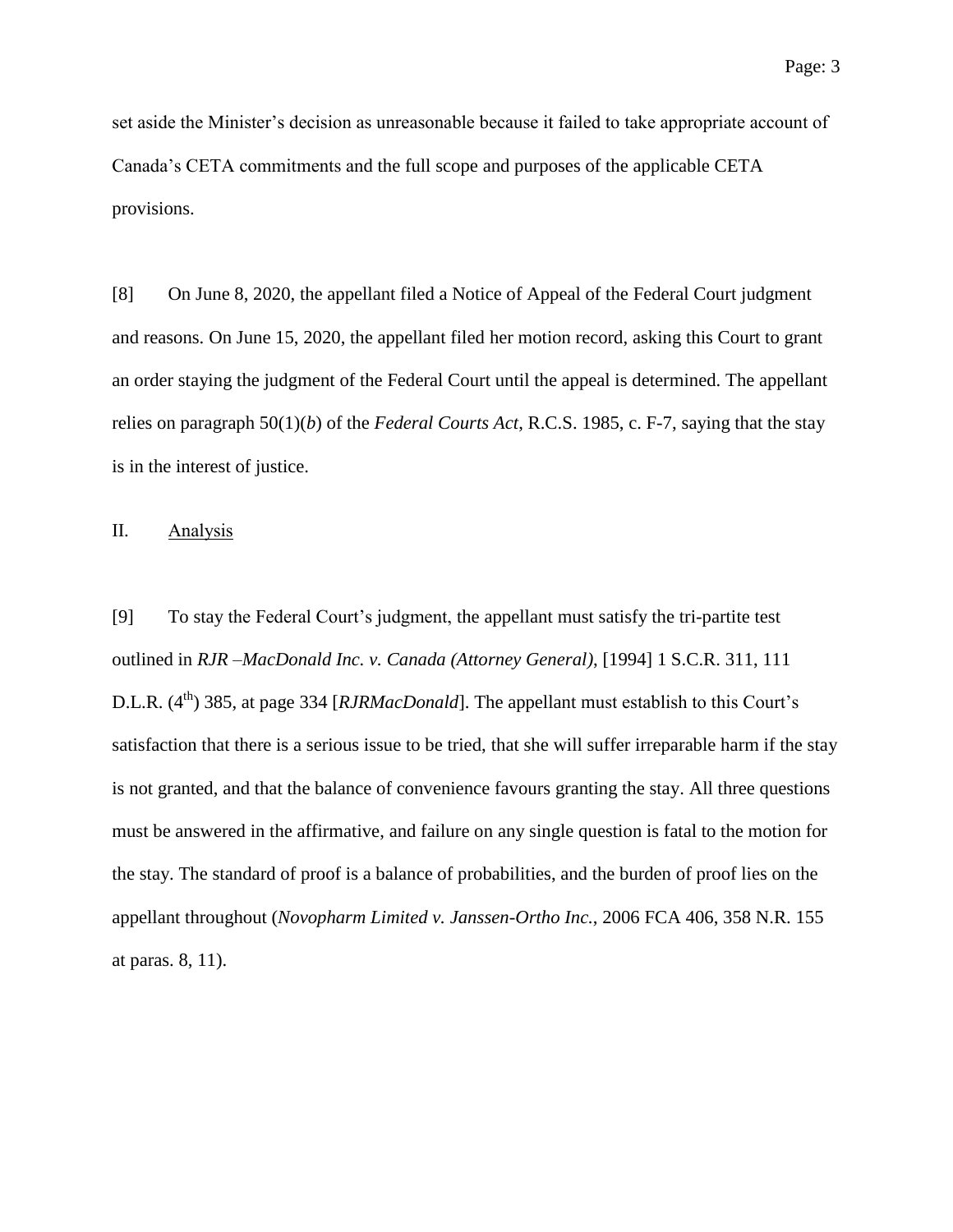#### A. *Serious Issue to Be Tried*

[10] The rule on a motion for a stay is that the Court conducts a preliminary investigation of the merits. The threshold for seriousness is "a low one". The moving party needs only show that it is "neither vexatious nor frivolous" (*RJRMacDonald*, at p. 337).

[11] In the present case, the Notice of Appeal sets out several grounds for the appeal to this Court. The appellant asserts that the Federal Court erred in law in concluding that the decision of the Minister, in refusing to issue a CSP in respect of the respondent's '905 Patent and drug SHINGRIX, was unreasonable. Essentially, the appellant submits that the Federal Court improperly applied the reasonableness standard. She also argues that the Federal Court erred by interpreting the relevant provisions of the CETA *de novo*, without regard for the Minister's reasons; by interpreting those provisions incorrectly and by using those incorrect interpretations as the standard by which to assess the reasonableness of the Minister's decision. She advances the same argument regarding the Federal Court's interpretation of the relevant provisions of the *Patent Act* and the *Certificate of Supplementary Protection Regulations*.

[12] The respondent does not agree with how the Minister has characterized the Federal Court's decision, but nonetheless accepts that the issues raised in this appeal, including the respondent's entitlement to a CSP for SHINGRIX, meet the standard of a serious issue pursuant to the test in *RJRMacDonald*.

[13] I agree that the appellant has met the first threshold requirement.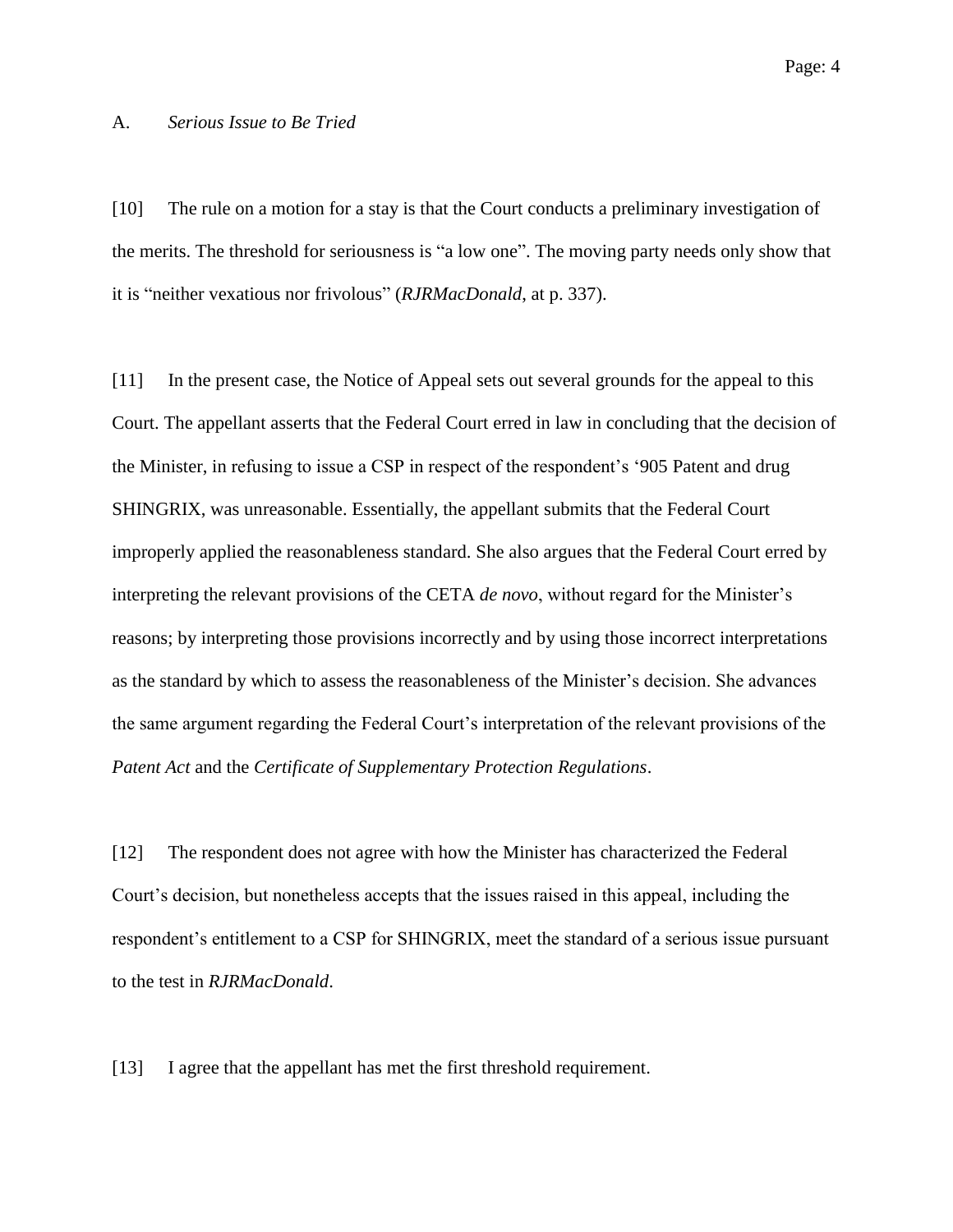#### B. *Irreparable Harm*

[14] Turning to the second part of the test, in *RJRMacDonald*, at page 341, the Supreme Court has stated that "irreparable harm" refers to the nature of the harm suffered rather that its magnitude. It is harm either which cannot be quantified in monetary terms or which cannot be cured, usually because one party cannot collect damages from the other.

[15] To establish irreparable harm, the appellant must adduce clear and non-speculative evidence that irreparable harm will follow if the motion for the stay is denied. It may not be simply based on assertions (*United States Steel Corporation v. Canada*, 2010 FCA 200, 191 A.C.W.S. (3d) 707 at para. 7).

[16] Instead, "there must be evidence at a convincing level of particularity that demonstrates a real probability that unavoidable irreparable harm will result unless a stay is granted." (*Glooscap Heritage Society v. Canada (National Revenue)*, 2012 FCA 255, 440 N.R. 232 at para. 31 [Glooscap]; see also *Dywidag Systems International, Canada, Ltd. v. Garford Pty Ltd.*, 2010 FCA 232, 406 N.R. 304 at para. 14; *Canada (Attorney General) v. Canada (Information Commissioner)*, 2001 FCA 25, 268 N.R. 328 at para. 12; *Laperrière v. D. & A. MacLeod Company Ltd.*, 2010 FCA 84, 402 N.R. 341 at para. 17; *Janssen Inc. v. Abbvie Corporation*, 2014 FCA 176, 242 A.C.W.S. (3d) 11 at para. 46).

[17] In support of her motion, the appellant relies on the affidavit of Kendra Laurie Cann affirmed on June 11, 2020. Ms. Cann is a Patent Officer employed in the Health Products and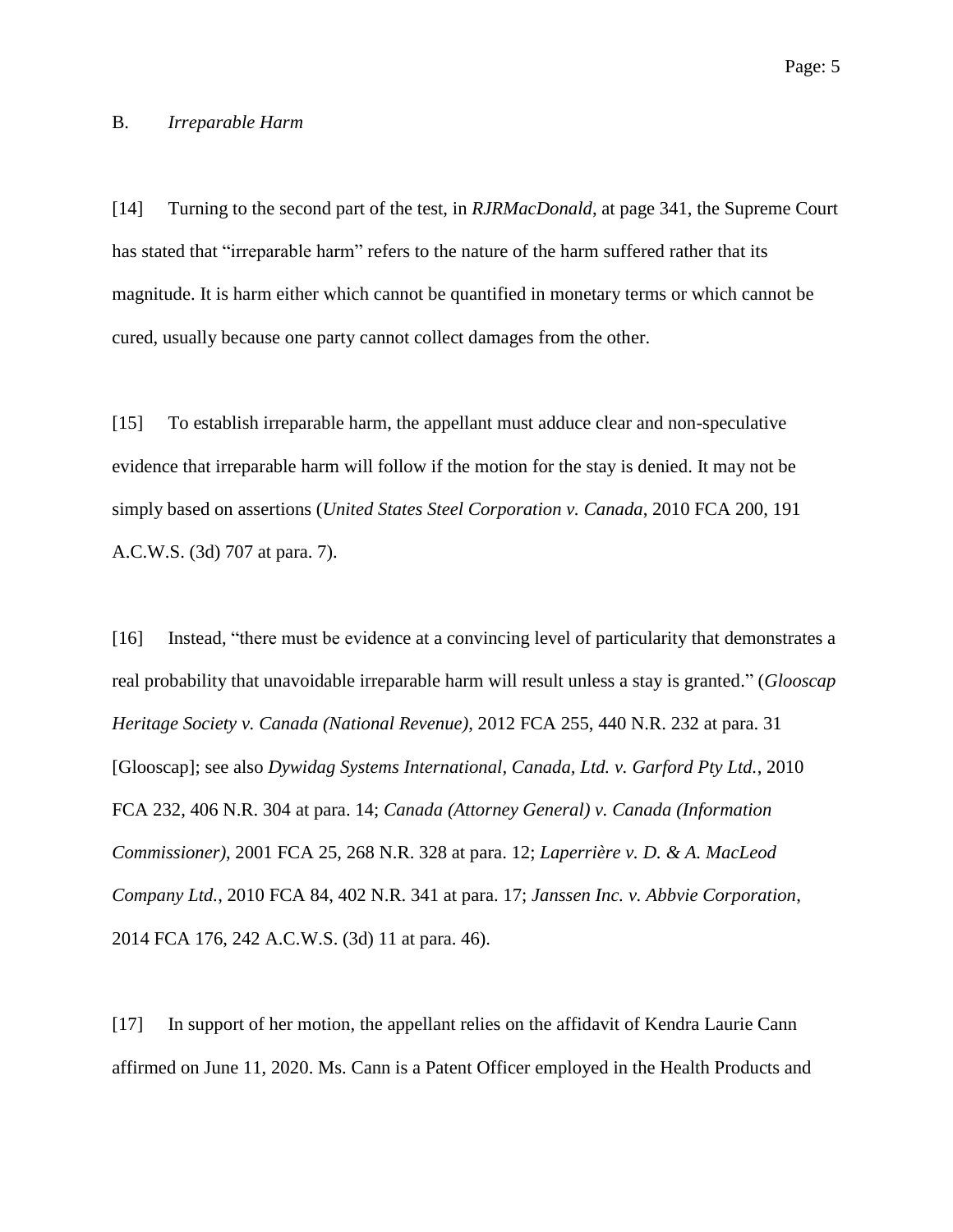Food Branch of Health Canada. As part of her duties and direct involvement in the eligibility of the assessment of the CSP application in question, she reviewed and informed herself of the Certified Tribunal Record associated with the judicial review application.

#### C. *Evidence of Irreparable Harm*

[18] In her affidavit, Ms. Cann describes the effect of a redetermination of the matter by the Minister prior to the disposition of the appeal. She deposes that the Minister may decide to issue the CSP, rendering the appeal moot. She affirms that if this Court should decide not to hear the appeal because it is moot, the respondent will enjoy the benefit of an additional two years of *sui generis* protection, despite the Minister's concerns with the Federal Court's reasons for judgment. More specifically, she says that a CSP granted in this case would act as a barrier to prevent the authorization for sale and marketing of subsequent entry products for an additional two years, that is, until March 1, 2028.

[19] Alternatively, she deposes that should this Court allow the appeal and restore the Minister's decision, the Minister would need to address the CSP that she might issue pending the appeal. Ms. Cann adds that neither the *Patent Act* nor the CSP Regulations provide the Minister with express authority to revoke a CSP after it has been issued. In either event, Ms. Cann relies on a report of the Parliamentary Budget Officer dated April 26, 2018, and attached as an exhibit to her affidavit to depose that the cost of SHINGRIX for the Canadian public and other payers within the health care system will remain higher for two additional years. She says that a CSP would prevent competitors from entering the market for two years following the expiry of the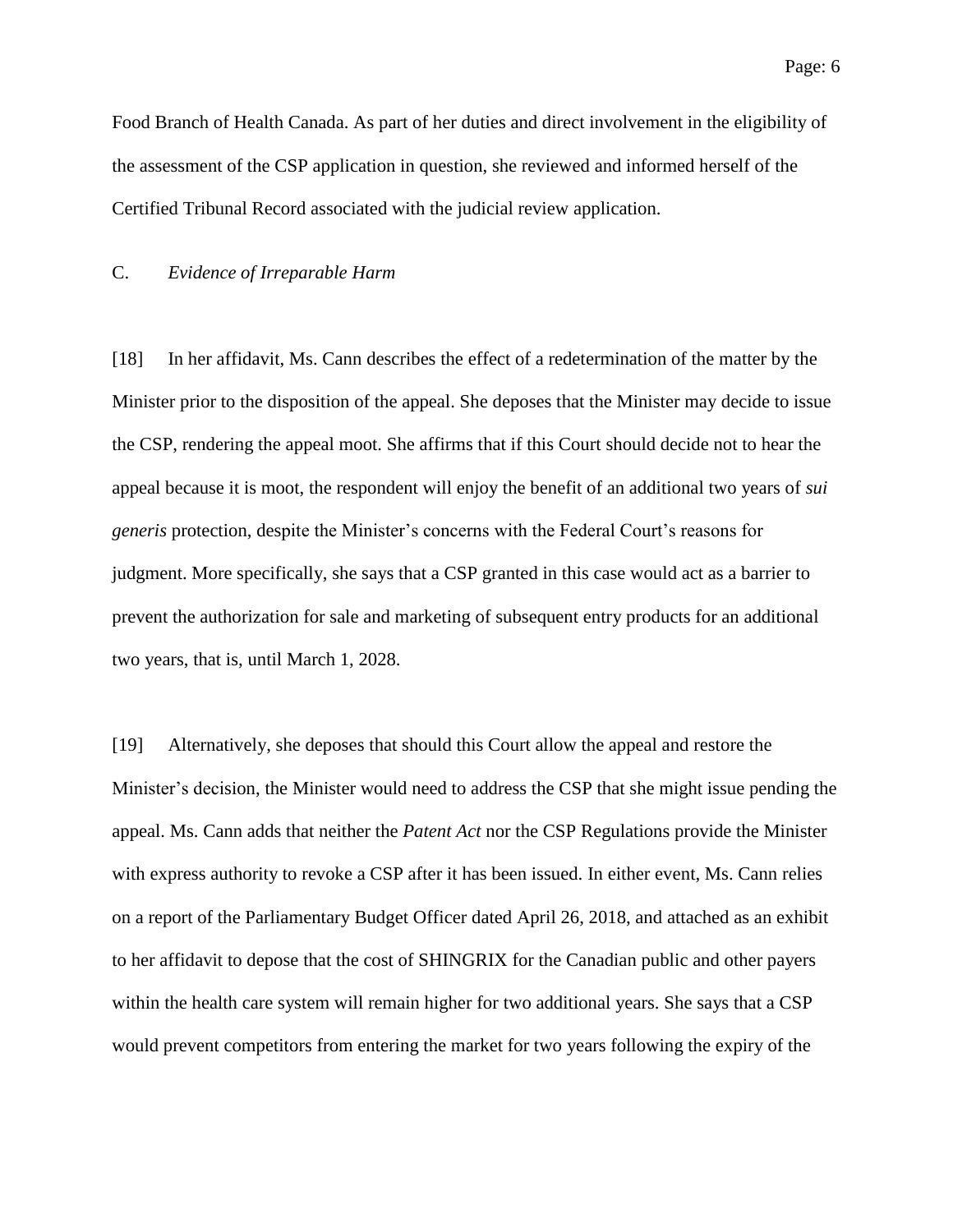patent, allowing the respondent to maintain its market share and keeping the costs of SHINGRIX vaccine higher for Canadians.

[20] Ms. Cann asserts that the Canadian public and payers in the Health Care system would not be compensated for these higher costs, and therefore would suffer irreparable harm. She affirms that it is in the public interest for the Minister to delay the redetermination of this matter until after this Court has rendered a decision on the appeal.

[21] In addition, Ms. Cann says that there is a risk of compromising the public interest in the integrity and predictability of the Minister's statutory decision-making authority under the CSP regime because the Federal Court adopted a broad definition of "medicinal ingredient". There are currently a number of pending CSP applications, and the Minister may have to address multiple CSP applications without the benefit of guidance from this Court in this novel area. Without a stay, the Minister will be compelled to make decisions that may be subsequently found to be inconsistent with the views of this Court, leading to unjustified expansion of the eligibility for CSPs and creating uncertainty for drug manufacturers by jeopardizing the orderly administration of the CSP regime.

#### D. *Appellant's Position*

[22] Relying on Ms. Cann's affidavit, the appellant advances four arguments outlining why a failure to grant a stay would result in irreparable harm.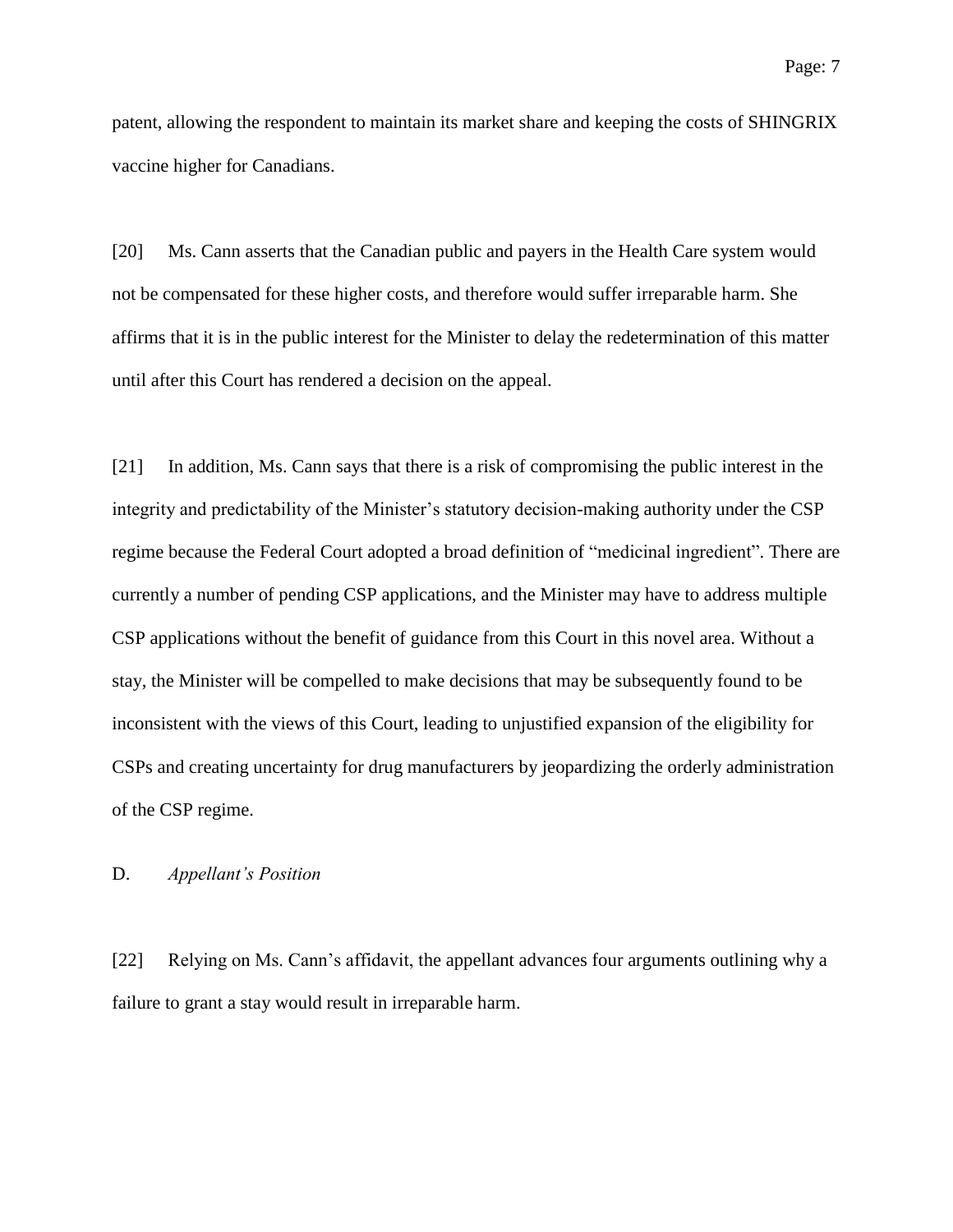[23] First, there is a substantial risk that the appeal will be rendered moot, resulting in the Minister and the public being denied the opportunity to obtain guidance from this Court on the issues raised in this appeal.

[24] Second, if this Court declines to hear the appeal because it is moot, Canadians will be denied the opportunity to pay lower prices for competitors' biosimilar versions of SHINGRIX during the two-year term of the CSP.

[25] Third, the revocation of a CSP issued in error is difficult and uncertain. The Minister has no legislative authority to revoke or cancel a CSP issued in the interim. Even if the Minister were to bring an application to declare the CSP invalid or void, the outcome of such an application is unpredictable.

[26] Finally, there is a risk that contradictory decisions will compromise the public interest in the integrity of the Minister's decision-making authority and in the certainty and predictability of the CSP regime. On this fourth point, the appellant argues that the Federal Court's expansive interpretation of the CSP regime, and in particular, the meaning of "medicinal ingredient" to any ingredient that has "biological activity" is an expression that is absent from both the CETA and the CSP regime. She relies on this Court's decision of *Commissioner of Patents v. Belzberg*, 2009 FCA 275, 396 N.R. 342, at paragraph 22 [*Belzberg*] where it was accepted that there might be cases for which a stay is desirable, in order to avoid confusion, additional delay and inconsistency. The appellant does point out that in *Belzberg,* the motion for the stay was denied because of a failure to adduce specific evidence of the irreparable harm. However, the appellant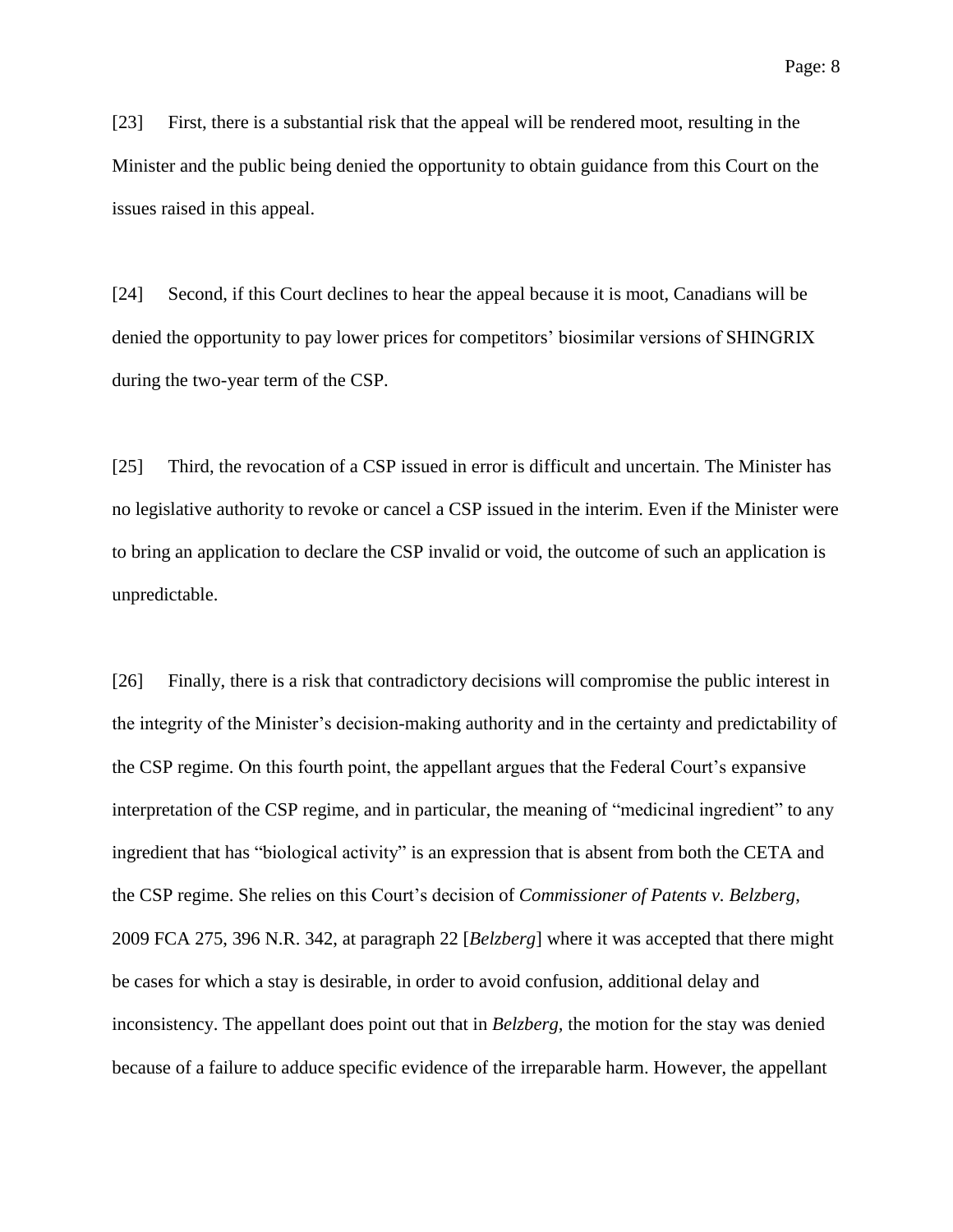submits that in the present case, the Minister has provided the affidavit of Ms. Cann to demonstrate irreparable harm.

#### E. *Respondent's Position*

[27] The respondent argues that the evidence of alleged irreparable harm is hypothetical and unsupported. It says that the Minister's submissions on irreparable harm rest on a series of faulty assumptions that have not been borne out.

[28] First, it rightfully points out that Ms. Cann says that *if* the Minister redetermines the matter and decides to issue a CSP, the appeal *could* become moot. It argues that as a prerequisite, a CSP for SHINGRIX *must* be issued before any of the irreparable harm alleged by the Minister can occur. Importantly, the Federal Court did not order the Minister to issue a CSP in this case. The Minister's allegations on irreparable harm therefore do not arise from the Federal Court's judgment.

[29] Furthermore, the Minister has not submitted any evidence that she intends to reconsider or issue a CSP for SHINGRIX in the near future, or at all.

<span id="page-9-0"></span>[30] Second, on the allegations that there will be harm to the public interest if the Minister in her redetermination decides to issue the CSP, the respondent argues that there is no evidence of Canadians facing increased costs for the purchase with respect to the vaccine SHINGRIX. The authors of the Parliamentary report relied upon by Ms. Cann state that their findings are not applicable to patented drugs without generics. The vaccine market is unique even amongst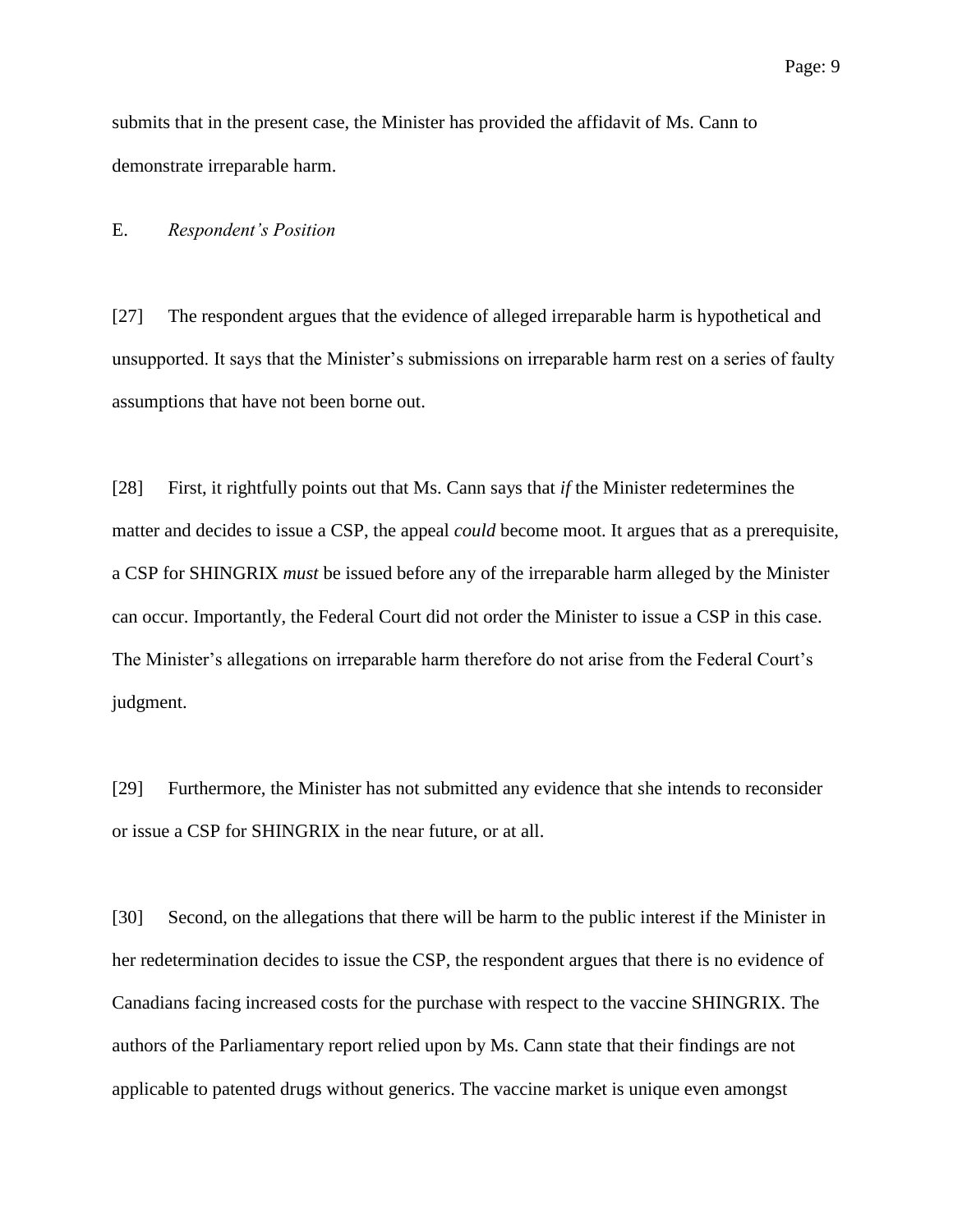biologics. There are no so-called "generic" vaccine products, and the general market-entry assumptions found in the report bear no relevance to the unique development and marketing of vaccine products like SHINGRIX. The appellant's evidence on this point is therefore speculative and should be rejected.

[31] Third, there is no evidence that the integrity of the CSP regime will be impacted. In her affidavit, Ms. Cann concludes that in the absence of a stay, the Minister will be compelled to make decisions that may be inconsistent with the views of this Court. There is no concrete evidence however provided on how the Minister will be compelled to make such a decision. Furthermore, the Minister herself has conceded that "[e]ven if this Court grants the stay in this case, the Minister will still be required to consider new applications for CSPs made based on the Reasons of the Federal Court Judgment." (Minister's written representations, at para. 68, p. 157 of the Motion Record of the appellant). In other words, the stay itself will not prevent alleged irreparable harm from occurring.

[32] Finally, the respondent argues that the Minister's delay in pursuing the appeal and this motion for a stay should weigh against any finding that there is actual irreparable harm that needs to be mitigated by a stay.

[33] On this fourth point, the respondent says that the Federal Court released its confidential decision on March 20, 2020. It took the Minister three months to bring this motion. Despite prompting from the respondent, there were further delays before the Minister took the necessary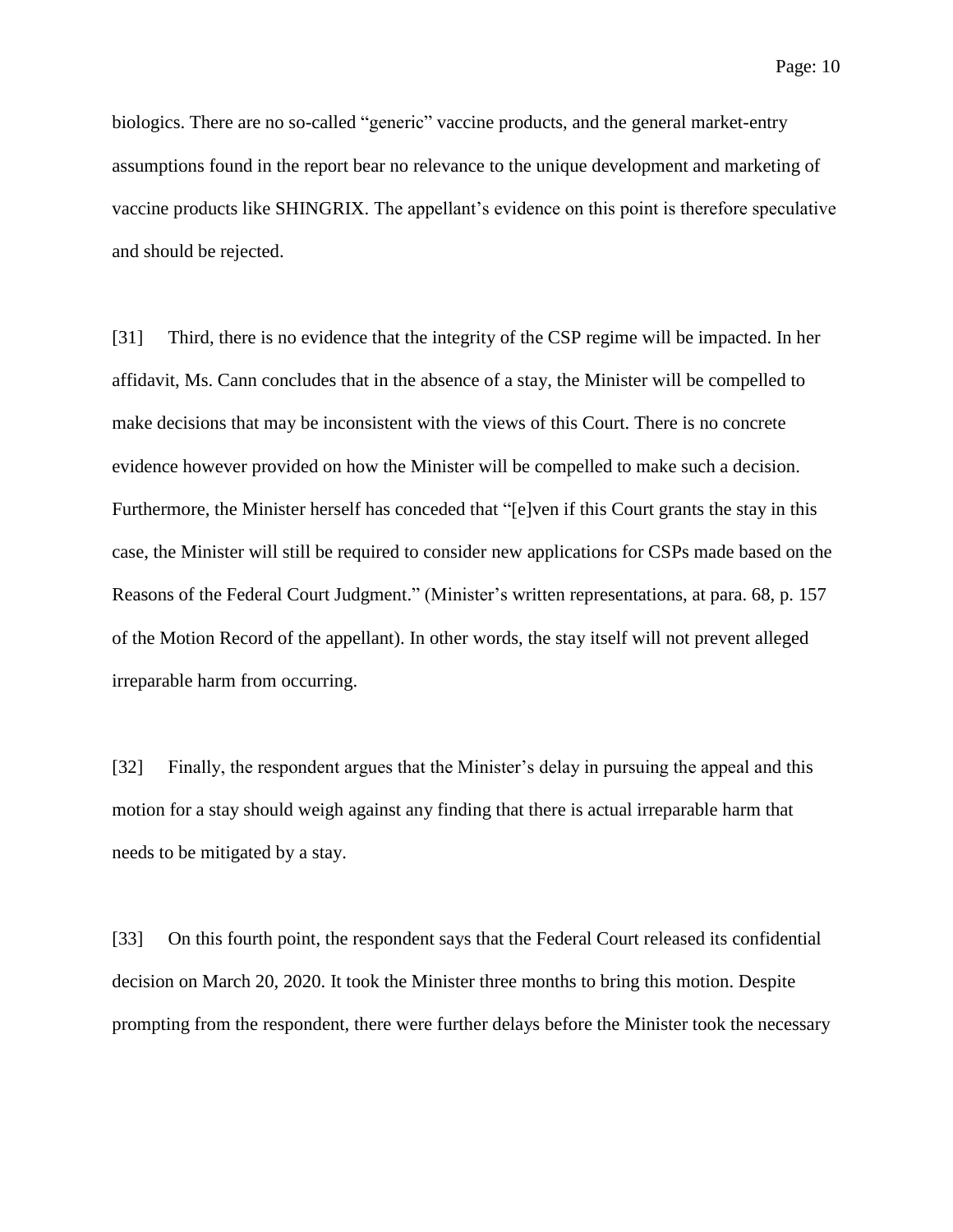steps to have this matter designated a Selected File in accordance with this Court's Notice to the Parties and the Profession.

F. *Decision*

[34] I have considered the appellant's main submissions and her reply submissions. I cannot accept her arguments on the demonstration of irreparable harm.

[35] The judgment of the Federal Court is not time-limited and does not order that the Minister issue a CSP. Although the Minister may not ignore the judgment pending appeal and must follow her normal procedures and timeframes to make a fresh decision in accordance with the Federal Court judgment, at this point it remains that no CSP has been issued or ordered.

[36] I am not satisfied on the record before me that the Minister has established irreparable harm. I have no concrete evidence on this point. At best, the evidence proffered by the appellant is hearsay evidence, in the form of a Parliamentary Report attached as an exhibit. Much of the irreparable harm alleged by the appellant and described in the affidavit of Ms. Cann is argumentative and speculative.

[37] The evidence proffered by the appellant has not satisfied me that she will suffer irreparable harm if the stay of the Federal Court judgment is not granted. On this record, I am not persuaded that the public interest will be impacted. Whether or not biosimilar manufacturers will be prevented from entering the market for an additional two years, from March 1, 2026, to March 1, 2028, remains to be seen. The Parliamentary Report does not assist me in my analysis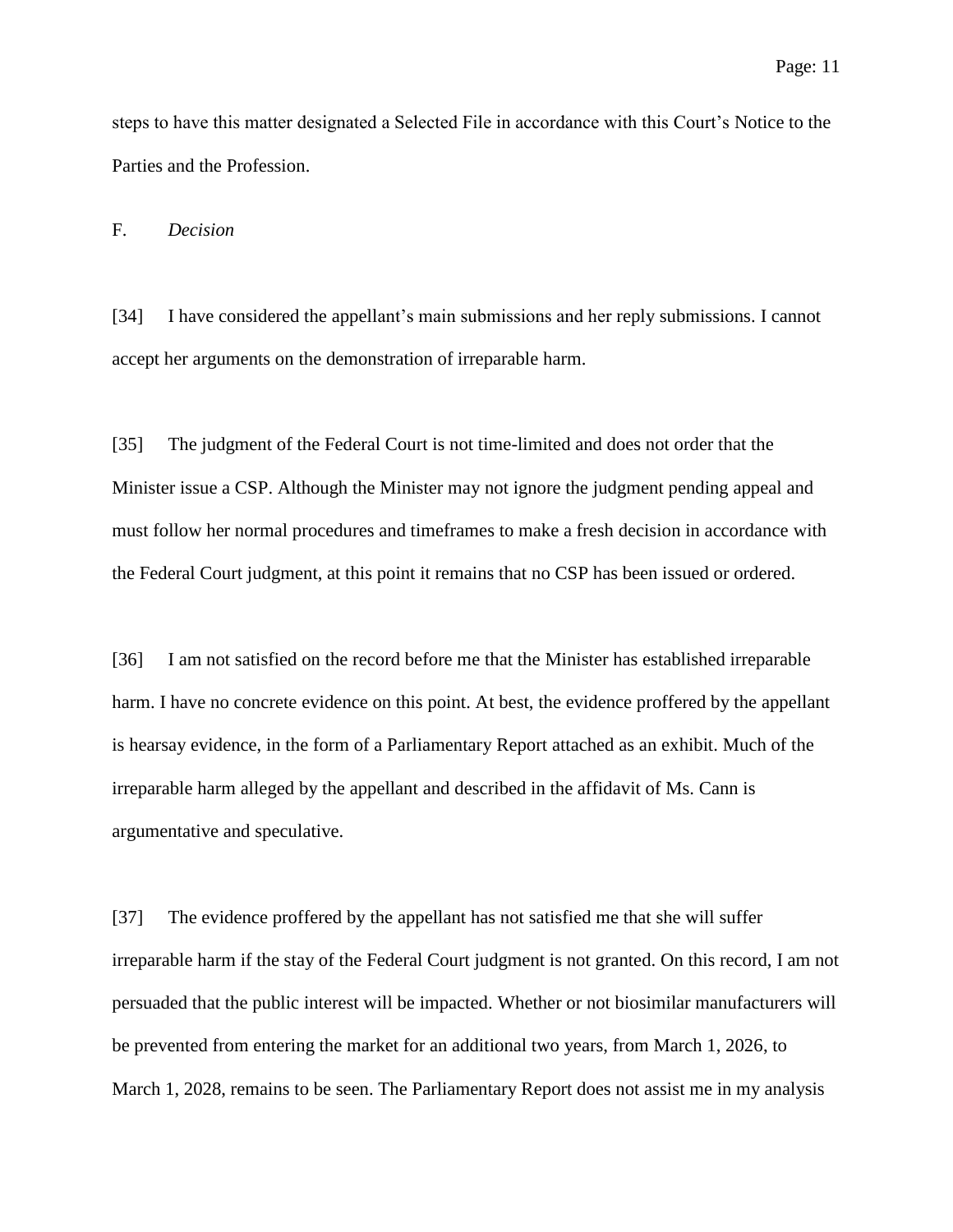of this question, as it does not consider vaccines such as SHINGRIX. In short, I agree with the respondent's submissions as set out in paragraph [\[30\]](#page-9-0) above on this point.

[38] The crux of the appellant's appeal is a disagreement with respect to the Federal Court's interpretation of "medicinal ingredient", the CSP regime and CETA. This Court held in *Belzberg*  that *RJRMacDonald* does not generally relieve the Crown from her burden of establishing irreparable harm, including specifically where the Crown "is seeking a stay of an order in which there was no challenge to the validity of a law, but only a dispute as to its interpretation." (*Belzberg* at paras. 17-19).

[39] As stated earlier, I find that the appellant has failed to overcome the irreparable harm hurdle. Because the appellant has failed to demonstrate that she will suffer irreparable harm if her motion for a stay of the judgment of the Federal Court is dismissed, I need not consider the third step of the test, the balance of convenience.

[40] With respect to the respondent's argument that the Minister herself has delayed the appeal and the motion for a stay by waiting more than three months to bring matters before the Court, I am satisfied that on April 22, 2020, the Minister advised the Court by letter of her intention to appeal and her motion requesting an extension of time to be filed during the week of May  $11<sup>th</sup>$ , 2020. In light of the COVID-19 pandemic, this Court established a program of selecting a limited number of files to proceed by way of a Notice to the Parties and the Profession dated June 11, 2020, entitled "Gradual phase-out of Suspension Period: COVID-19".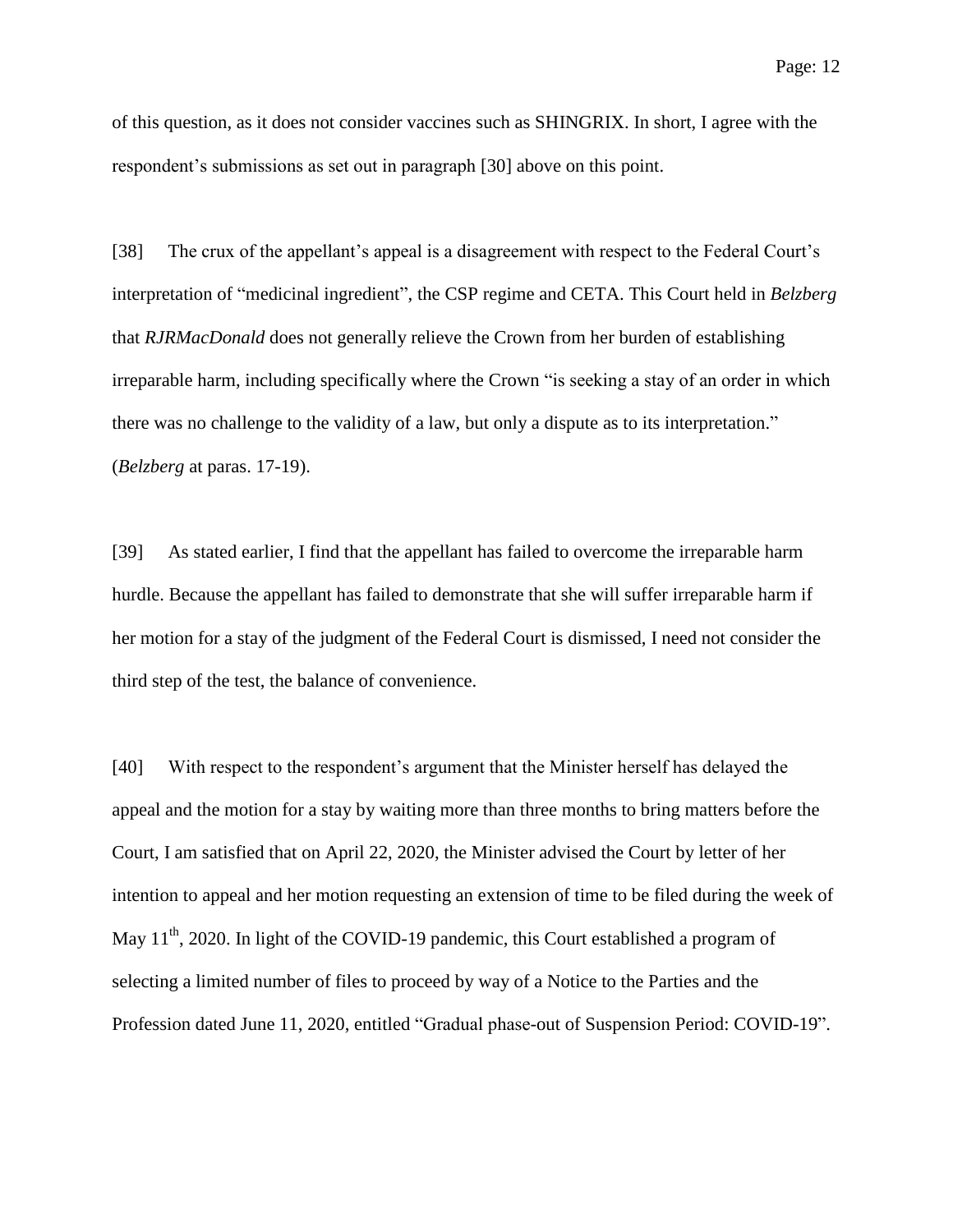These are unprecedented times and I am satisfied that the Minister acted promptly in the circumstances.

[41] I find that there is merit in having the appeal set down in a timely manner. This appeal raises a serious issue and will be this Court's first opportunity to consider Canada's newly enacted CSP regime. Furthermore, I note in the appellant's reply submissions that the Agreement on the Contents of the Appeal Book was filed on August 5, 2020, and the parties have now agreed upon a timetable for the hearing of the appeal.

III. Conclusion

[42] The appellant has provided no concrete evidence of any irreparable harm it would suffer if the Court denied the order for a stay of the Federal Court judgment. The evidence provided in support of their request for an order to stay the judgment has not met the tri-partite test outlined in *RJRMacDonald.*

[43] For these reasons, the motion for stay of the Judgment of the Federal Court issued on April 7, 2020 (2020 FC 397) is dismissed.

[44] The appellant's motion for an expedited hearing is granted, and the timetable for the hearing of the appeal shall be as set out in Schedule A to the appellant's reply submissions, save for the due date of the filing of the Agreement on Contents of the Appeal Book, which was filed on August 5, 2020.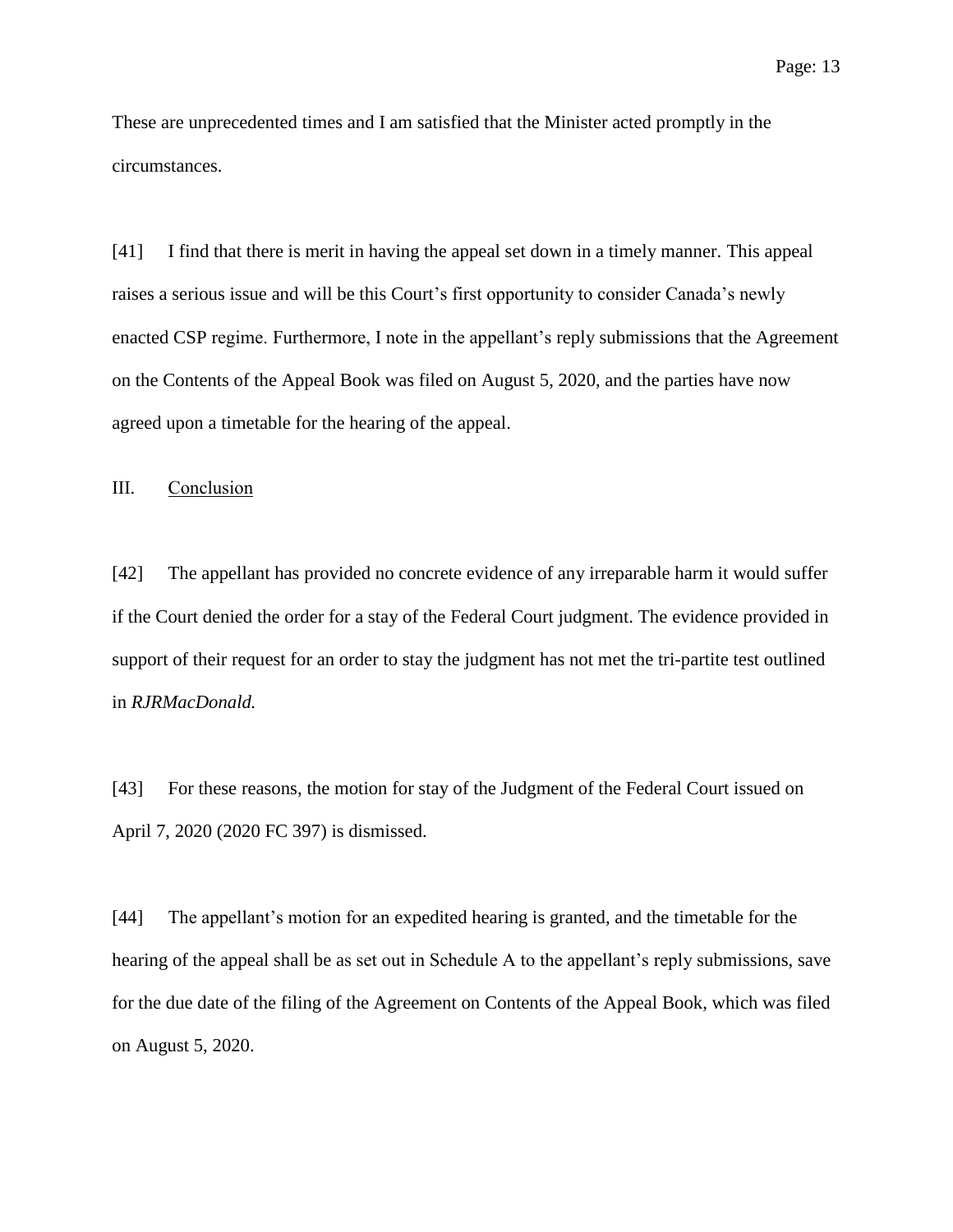[45] This motion is brought in the context of an appeal from a Federal Court judgment disposing of an application for judicial review of the Minister's decision under the *Patent Act*. As such, pursuant to section 131 of the *Patent Act*, I find that the Minister shall not be ordered to pay the costs of the respondent. The respondent's request for costs is denied.

"Marianne Rivoalen"

J.A.